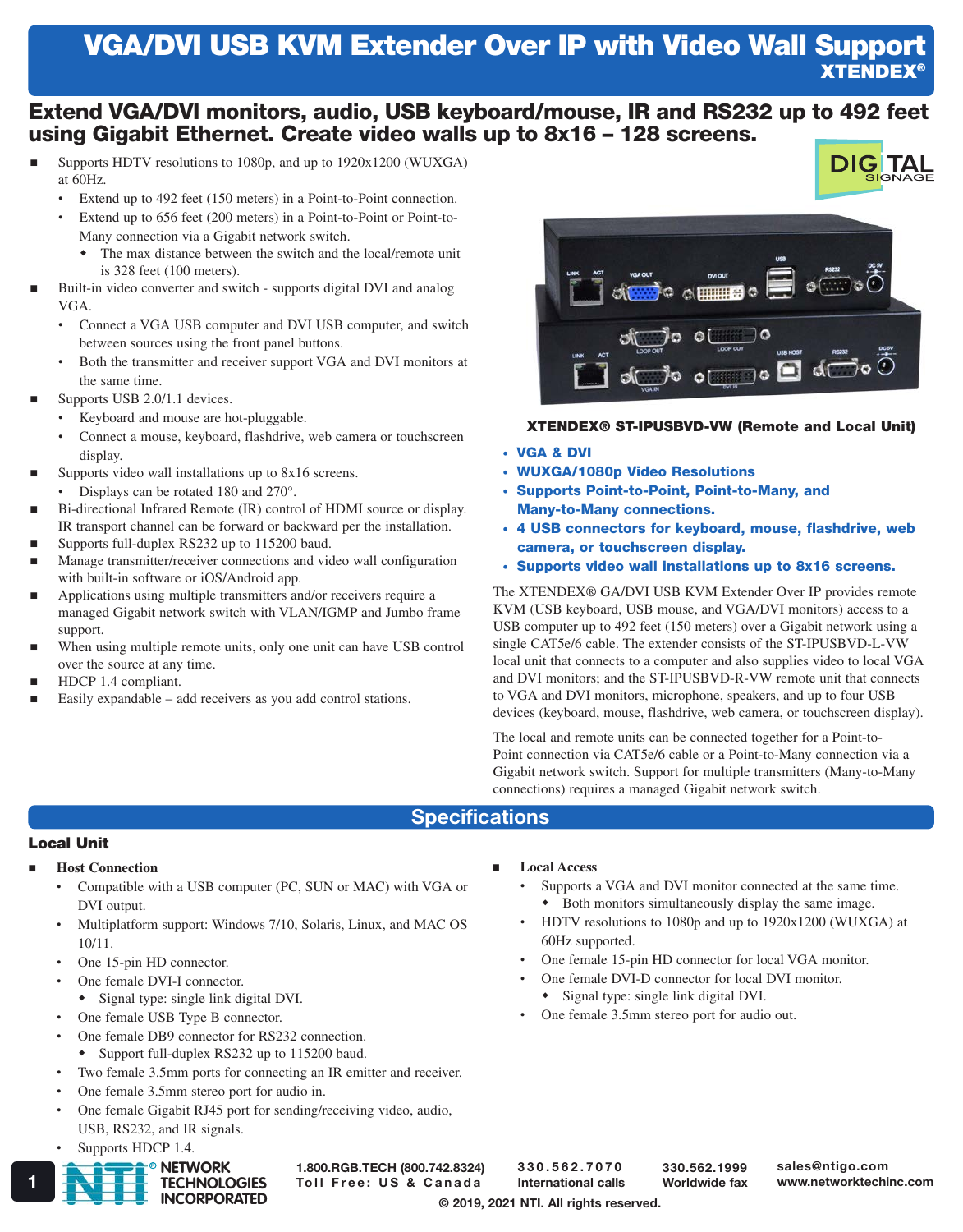# VGA/DVI USB KVM Extender Over IP with Video Wall Support XTENDEX®

### Extend VGA/DVI monitors, audio, USB keyboard/mouse, IR and RS232 up to 492 feet using Gigabit Ethernet. Create video walls up to 8x16 – 128 screens.

### Specifications (continued)

#### Remote Unit

- Supports a VGA and DVI monitor connected at the same time. • Both monitors simultaneously display the same image.
- HDTV resolutions to 1080p and up to 1920x1200 (WUXGA) at 60Hz supported.
- One female 15-pin HD connector for VGA monitor.
- One female DVI-I connector for DVI monitor.
- Signal type: single link digital DVI.
- Four female USB Type A connectors.
	- Two USB 1.1 connectors on front of the unit for keyboard, mouse, flashdrive, web camera, or touchscreen display.
	- Two USB 2.0 on back of the unit for keyboard, mouse, flashdrive, or touchscreen display.
- One female 3.5mm port for stereo audio speakers.
- One female 3.5mm port for microphone.
- One male DB9 connector for RS232 connection.
	- Support full-duplex RS232 up to 115200 baud.
- Two female 3.5mm ports for connecting an IR emitter and receiver. One female Gigabit RJ45 port for sending/receiving video, audio,
- USB, RS232, and IR signals Supports HDCP 1.4.

#### Power

- Local and remote unit:
	- Input: 100 to 240 VAC at 50 or 60 Hz via AC adapter.
	- Output: 5VDC, 2A

#### **Dimensions**

- Local Unit WxDxH (in): 7.48x5.06x1.57 (190x129x40 mm).
- Remote Unit WxDxH (in): 6.57x4.07x1.57 (167x104x40 mm).

#### **Environmental**

- **Operating temperature:** 32 to  $131^{\circ}F$  (0 to  $55^{\circ}C$ ).
- Storage temperature: -4 to 185°F (-20 to 85°C).
- Operating/storage relative humidity: up to 95% non-condensing RH.

#### $CE$ , RoHS

TAA compliant

Regulatory Approvals

#### **Warranty**

Two years

#### Max Distance

- 492 feet (150 meters) in a Point-to-Point connection.
- 656 feet (200 meters) in a Point-to-Point or Point-to-Many connection via a network switch.
- The max length between the switch and the local/remote unit is 328 feet (100 meters).

#### Cables

- Cables included with local unit:
	- One male to male USB Type A to USB Type B cable.
	- One IR emitter cable.
	- Cables included with remote unit:
	- One IR emitter cable.
- Use CAT5e/6 straight through cable with TIA/EIA-568B wiring terminated with standard RJ45 connectors (not included).
- Use DVI-DS-2M-MM DVI-D Male-to-Male Single Link Cable to connect to a DVI source or display (not included).
- Use DVI-IS-xx-MM DVI-I Male-to-Male Single Link Cable to connect to a DVI source or display (not included).
- Use DVI-HD-xM-MM DVI-D Male to HDMI-A Male Single Link Cable to connect to an HDMI source or display (not included).
- Use VEXT-xx-MM VGA Male-to-Male Cable without Ferrites to connect to a VGA source or display (not included).
- Use VEXT-F-xx-MM VGA Male-to-Male Cable with Ferrites to connect to a VGA source or display (not included).

| <b>VGA/DVI USB KVM Extender Over IP with Video Wall Support</b> |                             |
|-----------------------------------------------------------------|-----------------------------|
| NTI Part #                                                      | <b>Local or Remote Unit</b> |
| ST-IPUSBVD-L-VW                                                 | Local.                      |
| ST-IPUSBVD-R-VW                                                 | Remote                      |



1.800.RGB.TECH (800.742.8324) Toll Free: US & Canada

330.562.7070 International calls

330.562.1999 Worldwide fax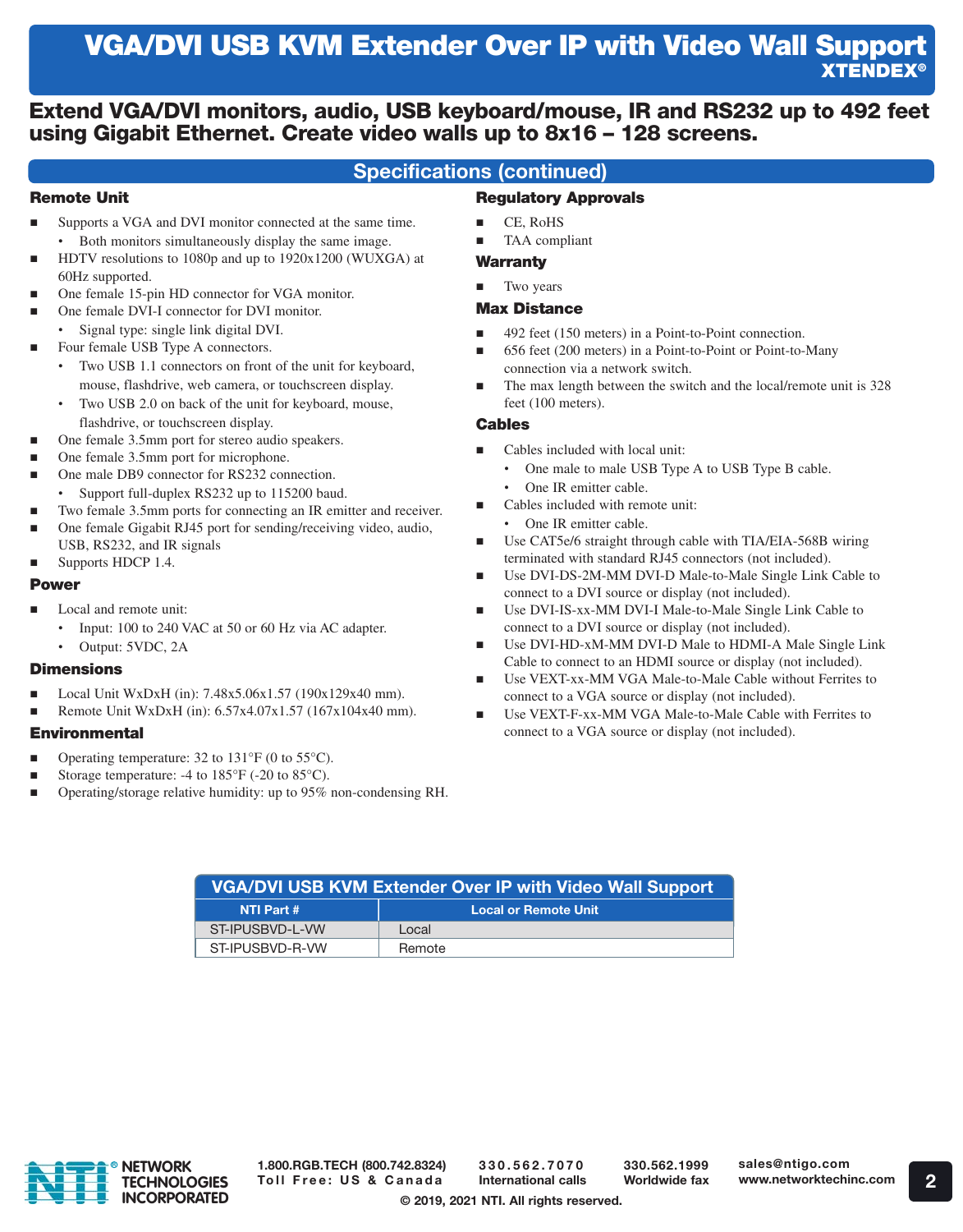## VGA/DVI USB KVM Extender Over IP with Video Wall Support XTENDEX®

Extend VGA/DVI monitors, audio, USB keyboard/mouse, IR and RS232 up to 492 feet using Gigabit Ethernet. Create video walls up to 8x16 – 128 screens.

#### Configuration and Cable Illustrations





1.800.RGB.TECH (800.742.8324) 3 **Toll Free: US & Canada** International calls Worldwide fax www.networktechinc.com

330.562.7070 International calls